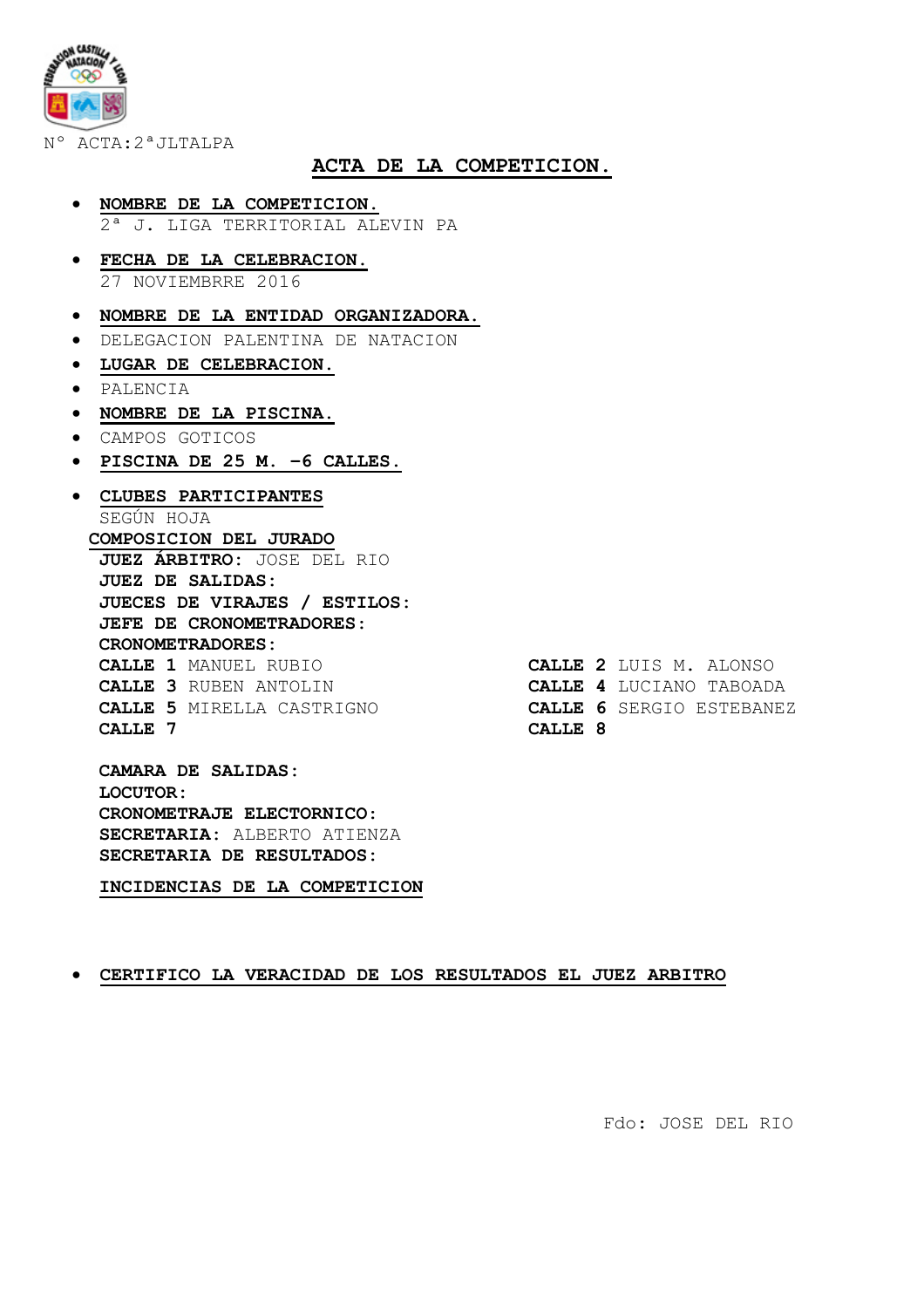



**PALENCIA**

## **2ª J. LIGA TERRITORIAL ALEVIN PA, 27 NOVIEMBRE 2016**

Datos técnicos: Piscina de 25 m., Cronometraje Manual

|       | Club                             | <b>Hombres</b> | <b>Mujeres</b> | <b>Total</b> |
|-------|----------------------------------|----------------|----------------|--------------|
| 00431 | C.N. PALENCIA                    | 5              | 11             | 16           |
| 00529 | C.N. ABULENSE                    |                |                | 3            |
| 00727 | C.N. CASTILLA-BURGOS             | 12             | 10             | 22           |
| 00894 | C.D. ARETE                       |                |                | 5            |
| 01349 | C.D. NATACION CALLE 4            | 5              |                | 12           |
| 01351 | C.D. TORRELAGO WELLNESS          | 9              | 10             | 19           |
| 01399 | <b>CLUB NATACION MASTER LEON</b> |                | 3              | 3            |
| P0904 | C.D. PARQUESOL                   | 3              | 8              | 11           |
|       | 8                                | 36             | 55             | 91           |

**SIMSL** SW.PARTICIPANTES.V01P.rtf Información correcta a 11:19:03 30/11/2016









CASTILLA Y LEÓN





 $1/1$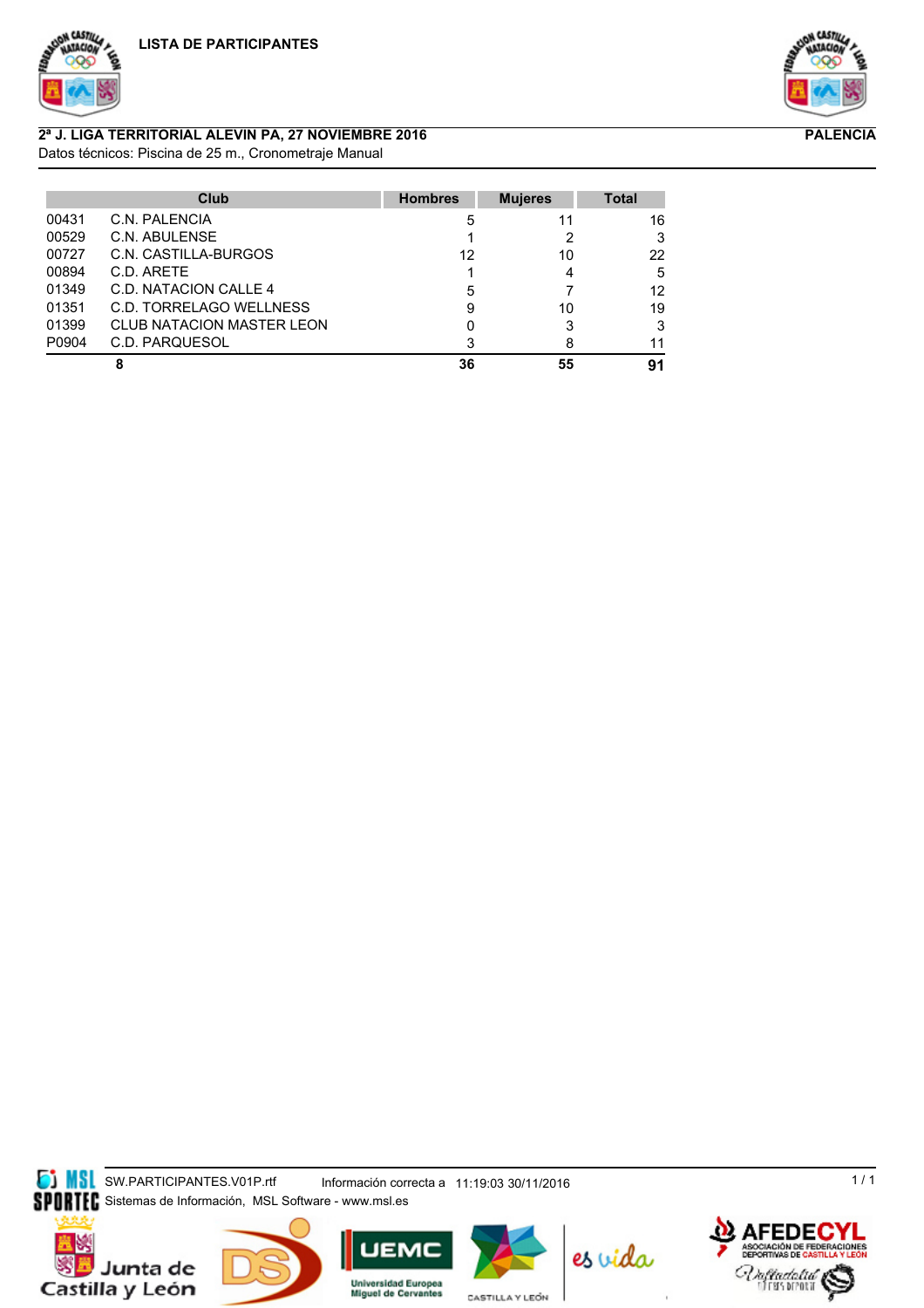

**27/11/2016**

#### Datos técnicos: Piscina de 25 m., Cronometraje Manual **2ª J. LIGA TERRITORIAL ALEVIN PA, 27 NOVIEMBRE 2016 PALENCIA**

| <b>RK</b>      | Licencia | <b>Nombre</b>                          | Año | Club           | T.R. |                 |                                                   |                                                      |                                                                                                                  | <b>Resultado</b> |
|----------------|----------|----------------------------------------|-----|----------------|------|-----------------|---------------------------------------------------|------------------------------------------------------|------------------------------------------------------------------------------------------------------------------|------------------|
|                |          | 071315671 MOCHE PRIETO IVAN            |     | 2004 T. WELLEI |      | $\overline{50}$ | 40.95                                             | $40.95$ , $100 - 1.25.63$ , $200$<br>44.68           | 2:53.99<br>:28.36                                                                                                | 2:53.99          |
| $\overline{2}$ |          | 071189134 VAZQUEZ LOZANO ALEJO         |     | 2004 T. WELLEI |      | 50              | 41 11 100<br>41.11                                | $1:27.06$ , $200$<br>45.95                           | 2:56.11<br>:29.05                                                                                                | 2:56.11          |
| 3              |          | 071567189 ALONSO BARRIO DIEGO          |     | 2004 NCBURG    |      | $50^{-}$        | 41.73                                             | $41.73$ , $100 - 1.28.52$ , $200$<br>46.79           | 2:57.27<br>:28.75                                                                                                | 2:57.27          |
| 4              |          | 070834293 LÓPEZ JIMÉNEZ DAVID          |     | 2004 ABULENS   |      | $\overline{50}$ | 44.78                                             | $44.78$ , $100 - 133.90$ , $200$<br>49.12            | 3:10.21<br>:36.31                                                                                                | 3:10.21          |
| 5              |          | 071317473 GARRIDO VALVERDE RUBEN       |     | 2004 T. WELLEI |      | $\overline{50}$ | 44.81                                             | $44.81$ , $100 - 1.32$ , $42$ , $200$<br>47.61       | 3:10.45<br>:38.03                                                                                                | 3:10.45          |
| 6              |          | 071304240 JIMENEZ OBREGON HECTOR       |     | 2004 NCBURG    |      |                 | 43.21                                             | $43.21$ , $100 - 1.33.01$ , $200 - 3.14.99$<br>49.80 | :41.98                                                                                                           | 3:14.99          |
| 7              |          | P00727040 OTAEGUI QUINTANA VICTOR      |     | 2004 NCBURG    |      | $50^{-}$        | 46.13                                             | $46.13$ , $100$ $1.35.52$ , $200$<br>49.39           | 3:15.72<br>:40.20                                                                                                | 3:15.72          |
| 8              |          | 013172909 DELGADO NISTAL GONZALO       |     | 2004 NCBURG    |      | 50              | 42.07                                             | $42.07$ , $100 - 1.35.64$ , $200 -$<br>53.57         | 3:17.11<br>:41.47                                                                                                | 3:17.11          |
| 9              |          | 029532235 VELAZQUEZ OVIEDO JOSE MANUEL |     | 2004 PARQUE    |      |                 | 46.58                                             | $46.58$ , $100 - 1.38.49$ , $200$<br>51.91           | 3:20.82<br>:42.33 $\frac{1}{1}$                                                                                  | 3:20.82          |
| 10             |          | 070960438 MORAN ZARZUELO DANIEL        |     | 2004 CALLE 4   |      | $50^{-}$        | 46.52                                             | $46.52^{100}$ $1.39.25^{1200}$<br>52.73              | 3:28.50<br>:49.25 $\frac{1}{1}$                                                                                  | 3:28.50          |
| 11             |          | 071179655 RAMIREZ NUEVO JUAN           |     | 2004 T. WELLEI |      | $\overline{50}$ | 47.70 100<br>47.70                                | $1:39.15$ , $200$<br>51.45                           | 3:29.81<br>:50.66                                                                                                | 3:29.81          |
| 12             |          | 070912692 GARCIA MARTIN LUIS           |     | 2004 CALLE 4   |      | $50-$           | $48.84$ $100$<br>48.84                            | $1:47.72^{+200}$<br>58.88                            | 3:36.20<br>:48.48                                                                                                | 3:36.20          |
| 13             |          | 070909092 RODRIGUEZ MARTIN ANDRES      |     | 2004 CALLE 4   |      | $\overline{50}$ | 51.67                                             | :05.93 $\frac{1}{1}$                                 | $\overline{51.67}$ , $\overline{100}$ - $\overline{1.57.60}$ , $\overline{200}$ - $\overline{4.21.35}$<br>:23.75 | 4:21.35          |
| 14             |          | 070911151 MORETON MARTIN MIGUEL        |     | 2004 CALLE 4   |      |                 | $\overline{1:04.58}$ $\overline{100}$ -<br>:04.58 | :11.92 $\frac{1}{2}$                                 | $\overline{2:16.50}$ , $\overline{200}$ $\overline{4:32.32}$<br>:15.82 $\frac{1}{2}$                             | 4:32.32          |

RT: RETIRADO NP: NO PRESENTADO DVI: DESC. VIRAJE IRREGULA DSA: DESC. SALIDA ANTICIPA DLI: DESC LLEGADA IRREGUL BAJ: BAJA<br>DSI: DESC. SALIDA IRREGULA DNI: DNI

**SU**SW.RESULTADOS\_PRUEBA.20-2 Información correcta a 10:38:52 30/11/2016 SPORTEC Sistemas de Información, MSL Software - www.msl.es











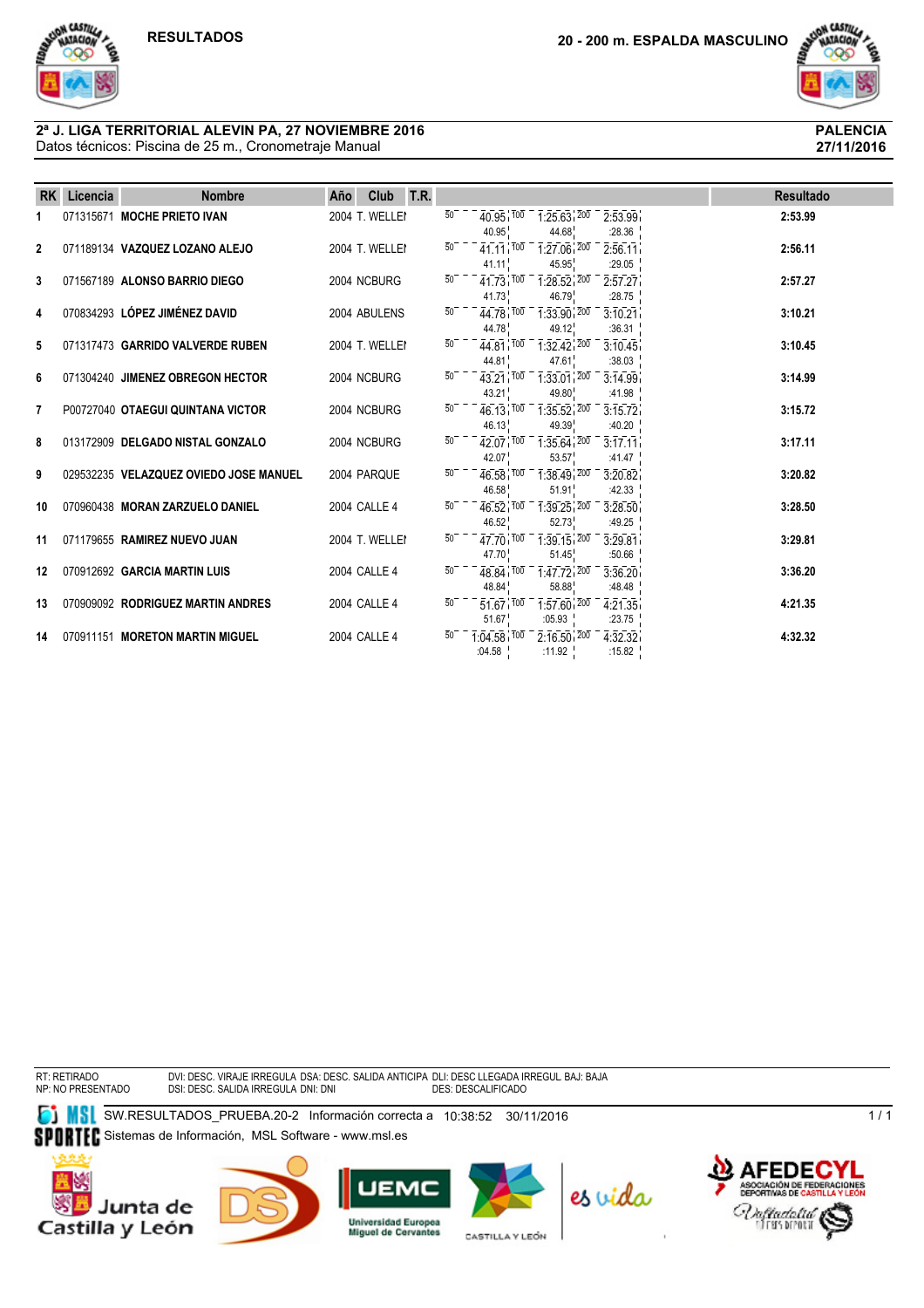

#### Datos técnicos: Piscina de 25 m., Cronometraje Manual **2ª J. LIGA TERRITORIAL ALEVIN PA, 27 NOVIEMBRE 2016 PALENCIA**

| <b>RK</b>    | Licencia | <b>Nombre</b>                       | Año | Club           | T.R. |                 |                                   |                                                                                    |                                                           | <b>Resultado</b> |
|--------------|----------|-------------------------------------|-----|----------------|------|-----------------|-----------------------------------|------------------------------------------------------------------------------------|-----------------------------------------------------------|------------------|
|              |          | 071972164 ANTOLIN JANAS JAN         |     | 2003 CNPALEN   |      | $\overline{50}$ | 37.67                             | $37.67$ $100$ $1.18.29$ $200$<br>40.62                                             | 2:41.73<br>:23.44                                         | 2:41.73          |
| $\mathbf{2}$ |          | 071233538 RENEDO SAEZ ADRIAN        |     | 2003 T. WELLEI |      |                 | 38.52                             | $38.52\overline{100}$ $1.20.00\overline{100}$<br>41.48                             | 2:43.90<br>:23.90                                         | 2:43.90          |
| 3            |          | 071364132 LOPEZ CARTAGENA SERGIO    |     | 2003 NCBURG    |      | $\overline{50}$ | 38.73                             | $38.73$ , $100 - 1.20.48$ , $200 - 1.200$<br>41.75                                 | 2.47.94<br>:27.46                                         | 2:47.94          |
| 4            |          | 071182996 MARTIN ROJO FABIO         |     | 2003 T. WELLEI |      | 50              | 39.68                             | $39.68$ $100 - 1.23.00$ $200$<br>43.32                                             | 2:48.93<br>:25.93                                         | 2:48.93          |
| 5            |          | 071969550 PEREZ CURIEL DANIEL       |     | 2003 CNPALEN   |      | 50              | $40.21$ $100$<br>40.21            | $1:24.34$ , $200$<br>44.13                                                         | 2:53.99<br>:29.65                                         | 2:53.99          |
| 6            |          | 000072734 ESCOT CALZADA ANDRES      |     | 2003 NCBURG    |      | $\overline{50}$ | 42.43                             | $42.43$ $100 - 1.28.47$ $200$<br>46.04                                             | 3.02.21<br>:33.74                                         | 3:02.21          |
| 7            |          | 071171984 RODRIGUEZ PINO ALVARO     |     | 2003 PARQUE    |      | $50^{-}$        | 43.35                             | $43.35$ , $100 - 1.30.50$ , $200 -$<br>47.15                                       | 3:07.00<br>:36.50                                         | 3:07.00          |
| 8            |          | 071302318 SAIZ JOVA MARCO           |     | 2003 NCBURG    |      | $\overline{50}$ | $42.69$ $100$<br>42.69            | $1:28.77$ , $200$<br>46.08                                                         | 3.07.38<br>:38.61                                         | 3:07.38          |
| 9            |          | 000072733 DE LA TORRE MARTIN SAMUEL |     | 2003 NCBURG    |      | $50^{-}$        | 43.87                             | $43.87$ $100 - 1.32$ $13.200$<br>48.26                                             | 3.09.41<br>:37.28                                         | 3:09.41          |
| 10           |          | P01351201 CAMARERO GARCIA SERGIO    |     | 2003 T. WELLEI |      | 50              | 46.22                             | 49.58                                                                              | $46.22 \cdot 100 = 1.35.80 \cdot 200 = 3.14.23$<br>:38.43 | 3:14.23          |
| 11           |          | P00157143 DELGADO DE LEÓN MANUEL    |     | 2003 PARQUE    |      | 50 <sup>7</sup> | $45.89$ $\overline{100}$<br>45.89 | $1:39.44$ , $200$<br>53.55                                                         | 3.15.38<br>:35.94                                         | 3:15.38          |
| 12           |          | 0X8427705 IVANOV IVANOV DENI        |     | 2003 CDARET    |      | 50              | 50.57                             | $\overline{50.57}$ $\overline{100}$ $\overline{1.46.95}$ $\overline{200}$<br>56.38 | 3:38.24<br>:51.29 $\frac{1}{1}$                           | 3:38.24          |
|              |          | P00431196 ALONSO REGUERA ANTONIO    |     | 2003 CNPALEN   |      |                 |                                   |                                                                                    |                                                           | <b>BAJ</b>       |
|              |          | 070917871 VALENCIA GOMEZ GONZALO    |     | 2003 CALLE 4   |      |                 |                                   |                                                                                    |                                                           | <b>BAJ</b>       |

RT: RETIRADO NP: NO PRESENTADO DVI: DESC. VIRAJE IRREGULA DSA: DESC. SALIDA ANTICIPA DLI: DESC LLEGADA IRREGUL BAJ: BAJA<br>DSI: DESC. SALIDA IRREGULA DNI: DNI

**SW.RESULTADOS\_PRUEBA.21-2 Información correcta a 10:41:50 30/11/2016** SPORTEC Sistemas de Información, MSL Software - www.msl.es











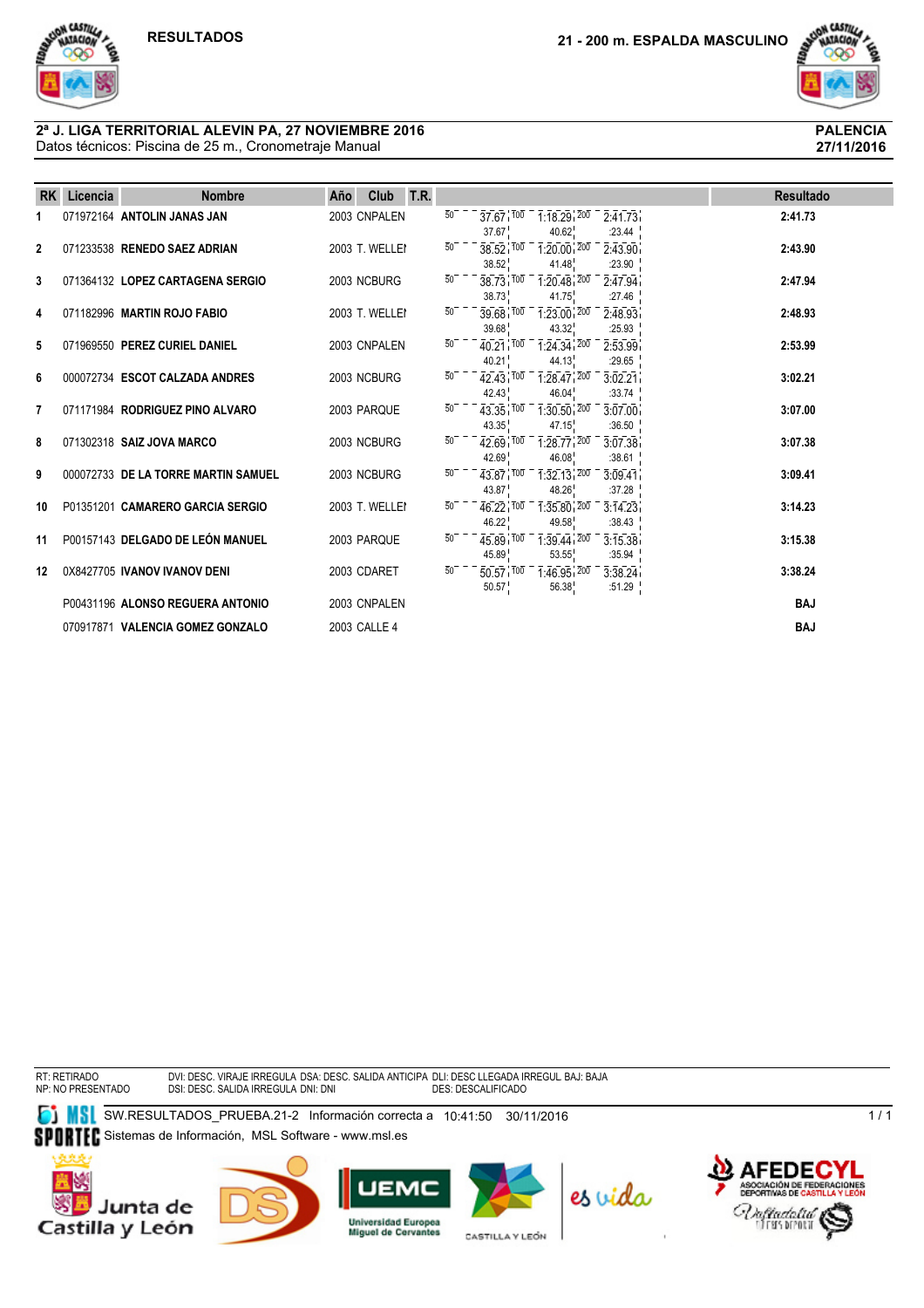

**27/11/2016**

#### Datos técnicos: Piscina de 25 m., Cronometraje Manual **2ª J. LIGA TERRITORIAL ALEVIN PA, 27 NOVIEMBRE 2016 PALENCIA**

| <b>RK</b>      | Licencia | <b>Nombre</b>                         | Año | Club           | T.R. |                 |                                              |                                                         |                                 |  | <b>Resultado</b> |
|----------------|----------|---------------------------------------|-----|----------------|------|-----------------|----------------------------------------------|---------------------------------------------------------|---------------------------------|--|------------------|
| 1              |          | 071233746 DE VENA GONZALEZ RAQUEL     |     | 2005 T. WELLEI |      | $50^{-}$        | 41.48                                        | $41.48$ $100 - 1.26.42$ $200$<br>44.94                  | 3.01.29<br>:34.87               |  | 3:01.29          |
| $\overline{2}$ |          | 011086036 TORNERO TEJERINA ALEJANDRA  |     | 2005 PARQUE    |      | 50              | $42.06$ $100$<br>42.06                       | $1:29.03$ , $200$<br>46.97                              | 3.04.89<br>:35.86               |  | 3:04.89          |
| 3              |          | 0Y0007665 NIKOLAEVA DIMITROVA MICAELA |     | 2005 PARQUE    |      | $\overline{50}$ | 43.21                                        | $43.21$ , $100 - 1.31.51$ , $200$<br>48.30              | 3:06.51<br>:35.00               |  | 3:06.51          |
| 4              |          | 012430113 GRAUPNER RECIO SARA         |     | 2005 PAROUE    |      | $\overline{50}$ | 44 31 100<br>44.31                           | $\frac{1}{1.32.84}$ , $\frac{200}{200}$<br>48.53        | 3:08.90<br>:36.06               |  | 3:08.90          |
| 5              |          | 071964096 PASCUAL ALONSO ZOE          |     | 2005 CNPALEN   |      | $\overline{50}$ | 45.23                                        | $45.23$ , $100 - 1.36.30$ , $200 -$<br>51.07            | 3:19.08<br>:42.78               |  | 3:19.08          |
| 6              |          | 0P0090402 DOMINGUEZ RAMOS ANA         |     | 2005 PARQUE    |      | $50^{-}$        | 46.28 100<br>46.28                           | $1:37.78$ , $200$<br>51.50                              | 3:19.28<br>:41.50 $\frac{1}{2}$ |  | 3:19.28          |
| 7              |          | 071969823 YAÑEZ PEREZ LUCIA           |     | 2005 CNPALEN   |      | $\overline{50}$ | $46.56$ $100$<br>46.56                       | $1:39.50$ , $200$<br>52.94                              | 3:25.83<br>:46.33               |  | 3:25.83          |
| 8              |          | 71483409F BLANCO LOPEZ ANDREA         |     | 2005 NCBURG    |      | $\overline{50}$ | 48.66                                        | $48.66$ , $100$ $1.42.26$ , $200$<br>53.60              | 3:31.23<br>:48.97               |  | 3:31.23          |
| 9              |          | 071797531 IBAÑEZ MUÑOZ LUCIA          |     | 2005 NCBURG    |      | $\overline{5}0$ | 49.46 100<br>49.46                           | $\overline{1:}42.15$ , $\overline{200}$<br>52.69        | 3:31.46<br>:49.31               |  | 3:31.46          |
| 10             |          | 000431702 TABOADA PARIENTE LUCIA      |     | 2005 CNPALEN   |      | $\overline{50}$ | $\overline{47.96}$ $\overline{100}$<br>47.96 | $\frac{1}{1.42.21}$ , $\frac{200}{200}$<br>54.25        | 3:32.52<br>:50.31               |  | 3:32.52          |
| 11             |          | 071970953 ALVAREZ ATIENZA LUCIA       |     | 2005 CNPALEN   |      | $\overline{50}$ | 49.24                                        | 49.24 100 1.47.03 200<br>57.79                          | 3:36.98<br>:49.95               |  | 3:36.98          |
| 12             |          | 71364134X LOPEZ CARTAGENA ALEJANDRA   |     | 2005 NCBURG    |      | $50^{-}$        | $50.50$ $\frac{700}{ }$<br>50.50             | $\overline{1}:\overline{46.05}:\overline{200}$<br>55.55 | 3:38.37<br>:52.32               |  | 3:38.37          |
| 13             |          | 071315973 ORTEGA DE LA TORRE BLANCA   |     | 2005 T. WELLEI |      | $\overline{50}$ | 48.56 100<br>48.56                           | $1:45.36$ , $200$<br>56.80                              | 3:39.15<br>:53.79               |  | 3:39.15          |
| 14             |          | P00727135 VALLECILLO LOZANO PAULA     |     | 2005 NCBURG    |      | $\overline{50}$ | $49.32^{100}$<br>49.32                       | $1:46.06$ , $200$<br>56.74                              | 3.41.31<br>:55.25               |  | 3:41.31          |
| 15             |          | 012432801 ANISI FERNANDEZ MIRANDA     |     | 2005 T. WELLEI |      | $\overline{50}$ | $59.46$ $100$<br>59.46                       | $2:05.48$ , $200$<br>:06.02 $^{-1}$                     | 4:16.98<br>:11.50 $\frac{1}{1}$ |  | 4:16.98          |
|                |          | 012433838 MARTIN LUCAS PAULA          |     | 2005 T. WELLEI |      |                 |                                              |                                                         |                                 |  | <b>DNI</b>       |

RT: RETIRADO NP: NO PRESENTADO DVI: DESC. VIRAJE IRREGULA DSA: DESC. SALIDA ANTICIPA DLI: DESC LLEGADA IRREGUL BAJ: BAJA<br>DSI: DESC. SALIDA IRREGULA DNI: DNI

**SW.RESULTADOS\_PRUEBA.26-2 Información correcta a 10:46:17 30/11/2016** SPORTEC Sistemas de Información, MSL Software - www.msl.es











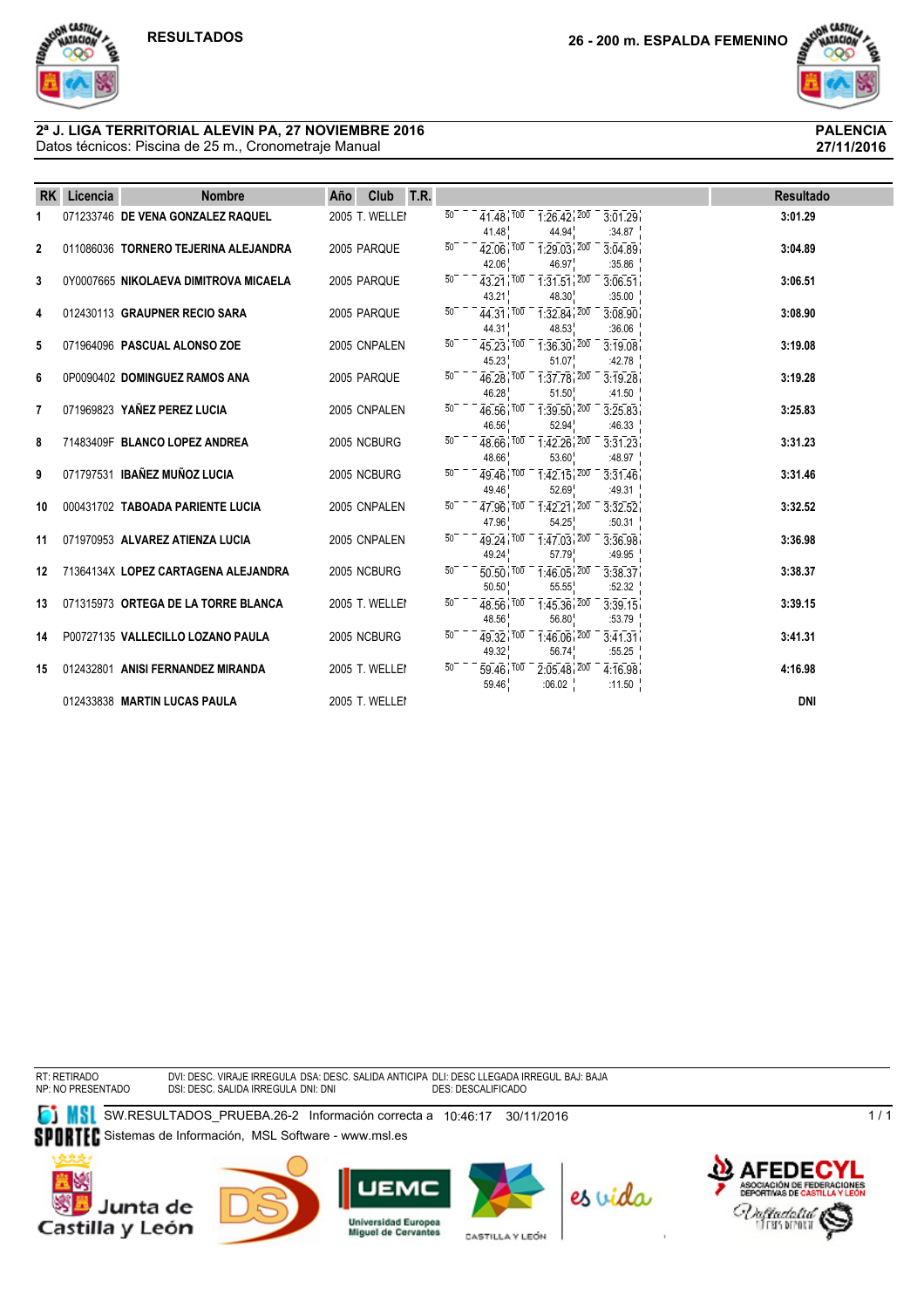ON CASTILL

MACIO



**27/11/2016**

#### Datos técnicos: Piscina de 25 m., Cronometraje Manual **2ª J. LIGA TERRITORIAL ALEVIN PA, 27 NOVIEMBRE 2016 PALENCIA**

|              | RK Licencia | <b>Nombre</b>                       | Año | Club T.R.      |                 |                               |                                                                                                         |                                 | Resultado |
|--------------|-------------|-------------------------------------|-----|----------------|-----------------|-------------------------------|---------------------------------------------------------------------------------------------------------|---------------------------------|-----------|
| 1            |             | 071311805 URIZARNA GRIJALBA CARLOTA |     | 2004 NCBURG    | $50^{-}$        | 37.14                         | $37.14$ , $100 - 1.17.50$ , $200 - 2.39.52$<br>40.36                                                    | :22.02                          | 2:39.52   |
| $\mathbf{2}$ |             | 071186621 ORTEGA LEAL EYLO          |     | 2004 T. WELLEI | 50              | 38.47                         | 38.47 100 1:21.26 200<br>42.79                                                                          | 2:46.09<br>:24.83               | 2:46.09   |
| 3            |             | 071208961 GONZALEZ DORADO CLAUDIA   |     | 2004 T. WELLEI | $50^{-}$        | 40.28                         | $40.28$ , $100 - 1.22.49$ , $200 -$<br>42.21                                                            | 2:47.82<br>:25.33               | 2:47.82   |
| 4            |             | P01351002 GARCIA ZARZOSA INES       |     | 2004 T. WELLEI | 50              | 39.93                         | $39.93$ $100 - 1.22.62$ $200$<br>42.69                                                                  | 2:50.29<br>:27.67               | 2:50.29   |
| 5            |             | P00143049 O'DOWD FIDALGO MARTA      |     | 2004 CN MAST   | 50              | 39.27                         | $39.27$ , $100 - 1.22.54$ , $200$<br>43.27                                                              | 2:52.92<br>:30.38               | 2:52.92   |
| 6            |             | 071322772 MARTIN MARTIN PAULA       |     | 2004 T. WELLEI | $50^{-}$        | 41.53                         | $41.53$ , $100 - 1.27.96$ , $200$<br>46.43                                                              | 2.57.24<br>:29.28               | 2:57.24   |
| 6            |             | 012470080 SEGOVIA MORENO SILVIA     |     | 2004 PARQUE    | $50^{-}$        | 42.52                         | $42.52$ , $100 - 1.27.85$ , $200$<br>45.33                                                              | 2.57.24<br>:29.39               | 2:57.24   |
| 8            |             | P00727039 OTAEGUI QUINTANA MARIA    |     | 2004 NCBURG    | $50-$           | 42.74                         | $42.74$ , $100 - 1.24.56$ , $200$<br>41.82                                                              | 3:02.97<br>:38.41               | 3:02.97   |
| 9            |             | 070838549 HORCAJO GARCIA NATALIA    |     | 2004 ABULENS   | 50              | 41.78                         | $41.78$ , $100 - 1.28.96$ , $200 -$<br>47.18                                                            | 3.03.54<br>:34.58               | 3:03.54   |
| 10           |             | 071969556 ULLOA CARAZO DANIELA      |     | 2004 CNPALEN   | $50^{-}$        | $42.86 \cdot 100$<br>42.86    | $\overline{1:28.28}$ , $\overline{200}$<br>45.42                                                        | 3:06.08<br>:37.80               | 3:06.08   |
| 11           |             | 071962374 PLACER LOPEZ PAULA        |     | 2004 CNPALEN   | $50^{-}$        | $42.51$ $100$<br>42.51        | $1:31.77$ $200$<br>49.26                                                                                | 3:06.76<br>:34.99               | 3:06.76   |
| 12           |             | 070964887 BARBERO RUBIO PAULA       |     | 2004 CALLE 4   | $50-$           | 43.64                         | $43.64$ $100 - 132.00$ $200 -$<br>48.36                                                                 | 3:07.78<br>:35.78               | 3:07.78   |
| 13           |             | P00894133 SANTAMARIA DEL BARRIO EVA |     | 2004 CDARET    | $50^{-}$        | 43.66                         | $43.66$ , $100$ $1.32.01$ , $200$<br>48.35                                                              | 3:08.05<br>:36.04               | 3:08.05   |
| 14           |             | P00727130 GARCIA SANCHEZ PAULA      |     | 2004 NCBURG    | $50^{-}$        | 42.76                         | $42.76$ , $100 - 1.30.99$ , $200 -$<br>48.23                                                            | 3.09.38<br>:38.39               | 3:09.38   |
| 15           |             | 071963838 FERNÁNDEZ CORTADA LUCÍA   |     | 2004 CNPALEN   | $50^{-}$        | $42.28$ , $100$<br>42.28      | $\overline{1:}29.57$ , $\overline{200}$<br>47.29                                                        | 3.09.50<br>:39.93               | 3:09.50   |
| 16           |             | P00727121 MEDIAVILLA LAFUENTE MARIA |     | 2004 NCBURG    | 50              | 44.28                         | 44.28 100 1:33.41 200 -<br>49.13                                                                        | 3.11.47<br>:38.06               | 3:11.47   |
| 17           |             | 071714964 GONZÁLEZ GONZÁLEZ JULIA   |     | 2004 CN MAST   | 50 <sup>7</sup> | 44.22                         | 44.22 100 1:32.91 200<br>48.69                                                                          | 3:11.96<br>:39.05               | 3:11.96   |
| 18           |             | 070834070 MARTIN VEGA MARTA         |     | 2004 ABULENS   | $50^{-}$        | $42.42^{1700}$<br>42.42       | $1:30.96$ , $200$<br>48.54                                                                              | 3:12.21<br>:41.25               | 3:12.21   |
| 19           |             | 070924829 DELGADO SANCHEZ LUCIA     |     | 2004 CALLE 4   | 50              | 46.18 100<br>46.18            | $1:36.38$ , $200$<br>50.20                                                                              | 3:18.32<br>:41.94 $\frac{1}{2}$ | 3:18.32   |
| 20           |             | 070916261 SANCHEZ SAN BLAS MONICA   |     | 2004 CALLE 4   | $50-$           | 46.92                         | $46.92$ , $100 - 1.36$ , $18$ , $200 -$<br>49.26                                                        | 3:18.60<br>:42.42               | 3:18.60   |
| 21           |             | 012429626 CAZURRO DIEGO EMMA        |     | 2004 PARQUE    | 50              | 48.54 <sup>100</sup><br>48.54 | $1:41.25$ , $200$<br>52.71                                                                              | 3:25.09<br>:43.84               | 3:25.09   |
| 22           |             | 001195660 CASTRILLEJO OLALLA GADEA  |     | 2004 CDARET    | 50              | 49.15                         | $49.15$ , $100$ $1.41.88$ , $200$ $3.31.00$<br>52.73                                                    | :49.12                          | 3:31.00   |
| 23           |             | 070919011 VIDAL LOPEZ MARIA         |     | 2004 CALLE 4   | 50              | 47.85                         | $47.85$ , $100 - 1.40$ , $40$ , $200 - 3.32$ , $14$<br>52.55                                            | :51.74                          | 3:32.14   |
| 24           |             | 045577779 CUADRADO CEREZO LUCIA     |     | 2004 CDARET    | $50-$           | 52.90                         | $\overline{52.90}$ , $\overline{100}$ $\overline{10.49.64}$ , $\overline{200}$ $\overline{10}$<br>56.74 | 3.47.39<br>:57.75               | 3:47.39   |
| 25           |             | 012508529 SANCHEZ GALAN LUCIA       |     | 2004 CNPALEN   | 50              | 50.46                         | $\overline{50.46}$ $\overline{100}$ $\overline{1.47.70}$ $\overline{200}$ $\overline{3.48.60}$<br>57.24 | :00.90                          | 3:48.60   |
| 26           |             | 045575718 MANFREDI MONTES PAULA     |     | 2004 CDARET    | 50              | 53.12                         | $53.12$ , $\frac{100}{100}$ , $\frac{1.51.20}{200}$ , $\frac{200}{3.53.60}$<br>58.08                    | :02.40                          | 3:53.60   |

RT: RETIRADO NP: NO PRESENTADO DVI: DESC. VIRAJE IRREGULA DSA: DESC. SALIDA ANTICIPA DLI: DESC LLEGADA IRREGUL BAJ: BAJA<br>DSI: DESC. SALIDA IRREGULA DNI: DNI

**SW.RESULTADOS\_PRUEBA.27-2 Información correcta a 10:52:02 30/11/2016** 

SPORTEC Sistemas de Información, MSL Software - www.msl.es









CASTILLA Y LEÓN



 $1/2$ 

**PNES**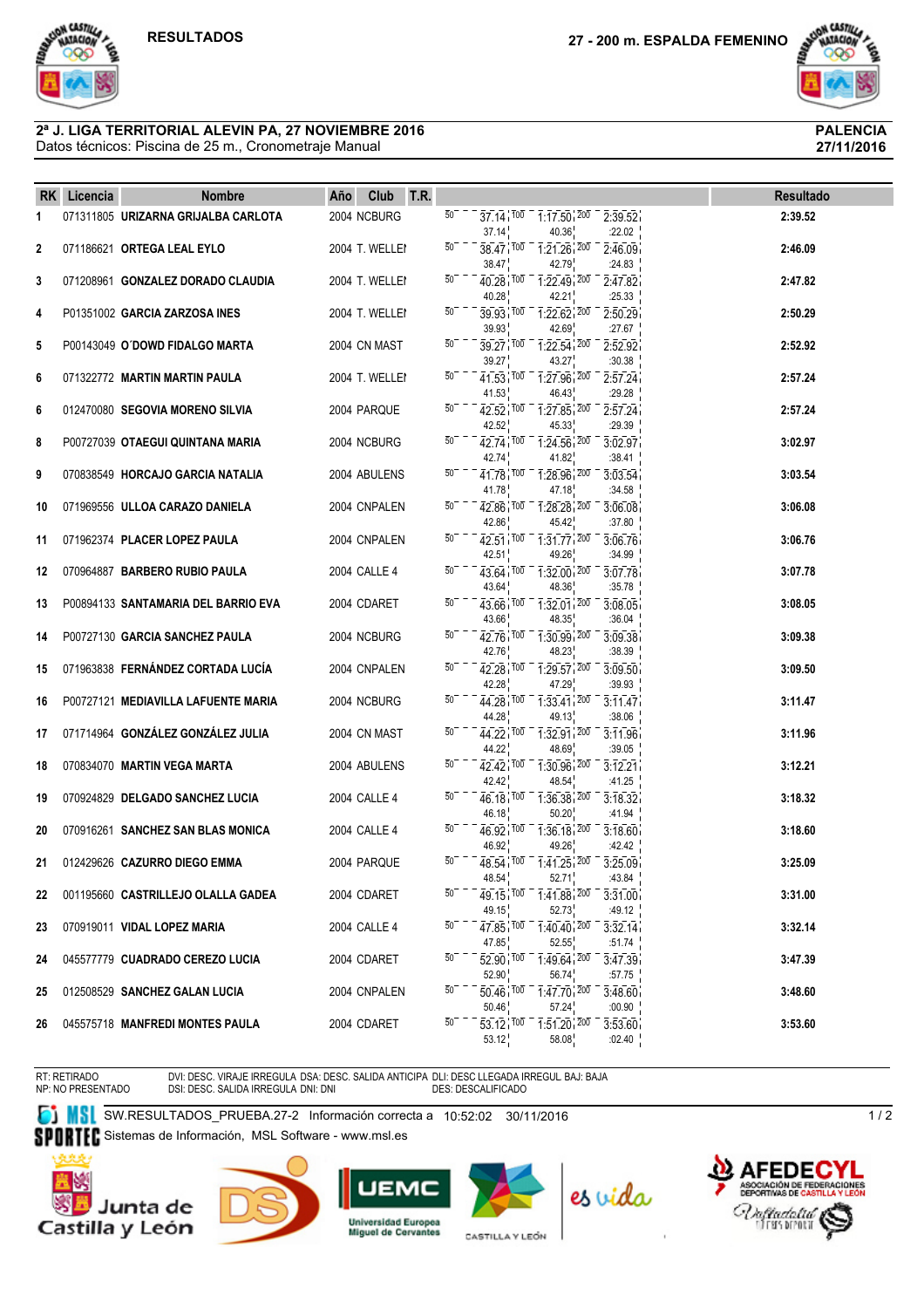

**27/11/2016**

#### Datos técnicos: Piscina de 25 m., Cronometraje Manual **2ª J. LIGA TERRITORIAL ALEVIN PA, 27 NOVIEMBRE 2016 PALENCIA**

| <b>RK</b> | Licencia  | Nombre                            | Año | Club         | T.R. | <b>Resultado</b> |
|-----------|-----------|-----------------------------------|-----|--------------|------|------------------|
|           |           | 071315518 UBIERNA FERNANDEZ LUCIA |     | 2004 PARQUE  |      | BAJ              |
|           | 071473257 | <b>SUÁREZ ALEJANDRE LIDIA</b>     |     | 2004 CN MAST |      | BAJ              |

RT: RETIRADO NP: NO PRESENTADO DVI: DESC. VIRAJE IRREGULA DSA: DESC. SALIDA ANTICIPA DLI: DESC LLEGADA IRREGUL BAJ: BAJA DSI: DESC. SALIDA IRREGULA DNI: DNI DES: DESCALIFICADO

SW.RESULTADOS\_PRUEBA.27-2 Información correcta a 10:52:02 30/11/2016

SPORTEC Sistemas de Información, MSL Software - www.msl.es













 $\frac{2}{2}$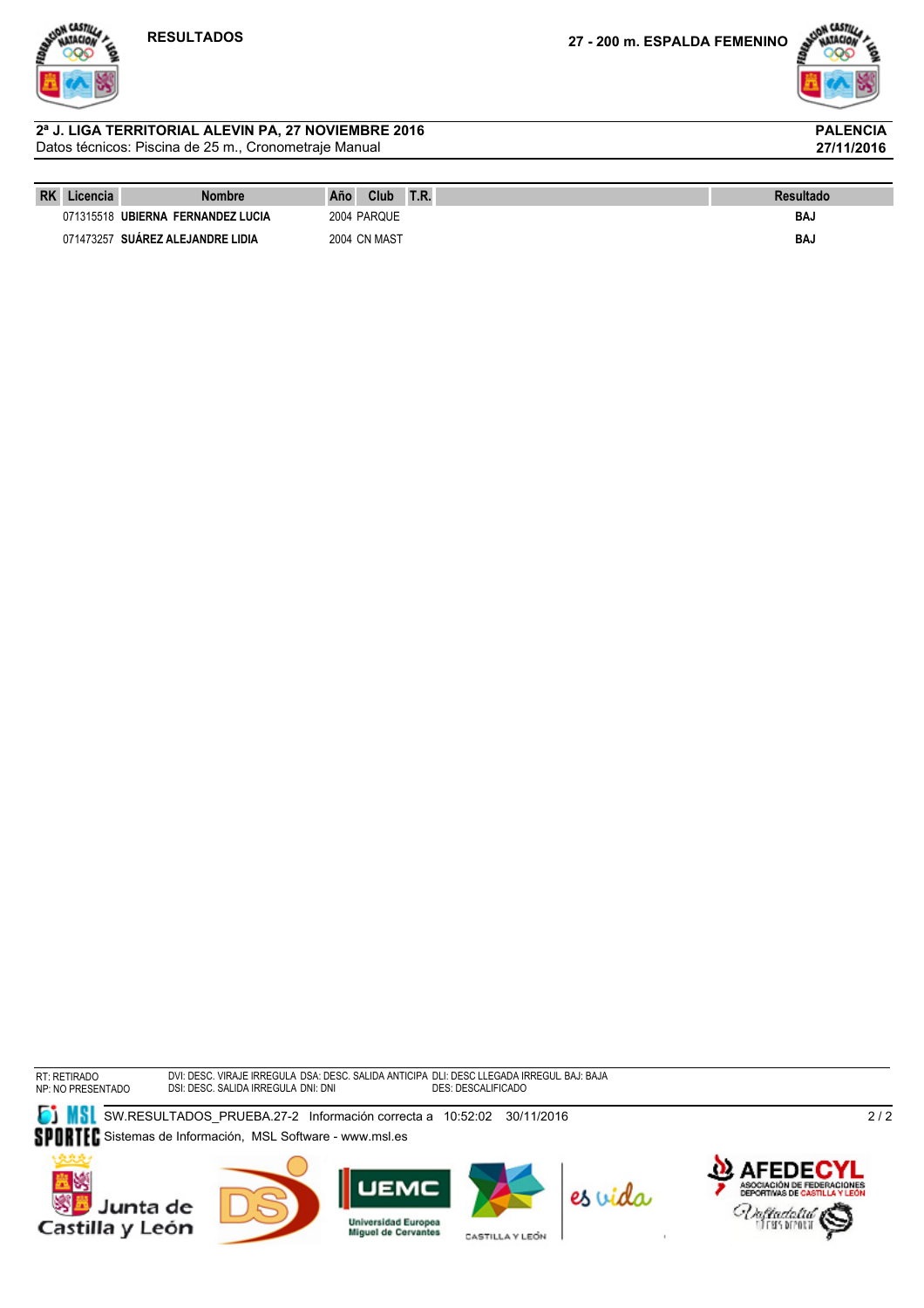

**27/11/2016**

#### Datos técnicos: Piscina de 25 m., Cronometraje Manual **2ª J. LIGA TERRITORIAL ALEVIN PA, 27 NOVIEMBRE 2016 PALENCIA**

| <b>RK</b>    | Licencia | <b>Nombre</b>                          | Año | Club           | T.R. |                 |                                  |                                    | <b>Resultado</b> |
|--------------|----------|----------------------------------------|-----|----------------|------|-----------------|----------------------------------|------------------------------------|------------------|
| 1            |          | 071315671 MOCHE PRIETO IVAN            |     | 2004 T. WELLEI |      | $\overline{50}$ | 42.16                            | $42.16$ $100 - 1.28.66$<br>46.50   | 1:28.66          |
| $\mathbf{2}$ |          | 070834293 LÓPEZ JIMÉNEZ DAVID          |     | 2004 ABULENS   |      | 50              | 43.57 100<br>43.57               | 1:31.86<br>48.29                   | 1:31.86          |
| 3            |          | 071189134 VAZQUEZ LOZANO ALEJO         |     | 2004 T. WELLEI |      | $50^{-}$        | 43.54                            | $43.54$ , $100 - 1.32.62$<br>49.08 | 1:32.62          |
| 4            |          | 012434612 DIEZ CASADO SERGIO           |     | 2004 T. WELLEI |      | 50              | 42.86                            | $42.86$ $100 - 1.32.64$<br>49.78   | 1:32.64          |
| 5            |          | 071567189 ALONSO BARRIO DIEGO          |     | 2004 NCBURG    |      | $\overline{50}$ | 44.69                            | $44.69$ $100 - 1.36.48$<br>51.79   | 1:36.48          |
| 6            |          | P00727040 OTAEGUI QUINTANA VICTOR      |     | 2004 NCBURG    |      | $\overline{50}$ | 46.60                            | $46.60$ $100 - 1.38.35$<br>51.75   | 1:38.35          |
| 7            |          | 071706763 MARCOS GARCIA ALEJANDRO      |     | 2004 NCBURG    |      | $\overline{50}$ | $46.38 \cdot 100$<br>46.38       | 1:40.91<br>54.53                   | 1:40.91          |
| 8            |          | 029532235 VELAZQUEZ OVIEDO JOSE MANUEL |     | 2004 PARQUE    |      | $\overline{50}$ | 47.71                            | $47.71$ $100 - 1.42.64$<br>54.93   | 1:42.64          |
| 9            |          | K3412186K BUIG DEL LOMO ANTONIO        |     | 2004 CNPALEN   |      | $\overline{50}$ | 48.38                            | $48.38$ $100 - 1.46$ 19<br>57.81   | 1:46.19          |
| 10           |          | 070912692 GARCIA MARTIN LUIS           |     | 2004 CALLE 4   |      | $50-$           | 49.84                            | $49.84$ , $100 - 1.47.94$<br>58.10 | 1:47.94          |
| 11           |          | 071180353 MARTIN GARCIA DIEGO          |     | 2004 T. WELLEI |      | $\overline{50}$ | $52.89$ $\frac{700}{ }$<br>52.89 | 1:53.82<br>:00.93                  | 1:53.82          |
| 12           |          | 070960438 MORAN ZARZUELO DANIEL        |     | 2004 CALLE 4   |      | $50^{-}$        | 53.89 100<br>53.89               | 1:57.01<br>:03.12 $\frac{1}{1}$    | 1:57.01          |
| 13           |          | 070911151 MORETON MARTIN MIGUEL        |     | 2004 CALLE 4   |      | $\overline{5}0$ | $1:05.71$ $700$<br>:05.71        | 2:20.66<br>:14.95 $^{-1}$          | 2:20.66          |
|              |          | 071565718 VEGA FUERTES LUCAS           |     | 2004 NCBURG    |      |                 |                                  |                                    | <b>DVI</b>       |

RT: RETIRADO NP: NO PRESENTADO DVI: DESC. VIRAJE IRREGULA DSA: DESC. SALIDA ANTICIPA DLI: DESC LLEGADA IRREGUL BAJ: BAJA<br>DSI: DESC. SALIDA IRREGULA DNI: DNI

**SW.RESULTADOS\_PRUEBA.30-1 Información correcta a 10:55:11 30/11/2016** SPORTEC Sistemas de Información, MSL Software - www.msl.es











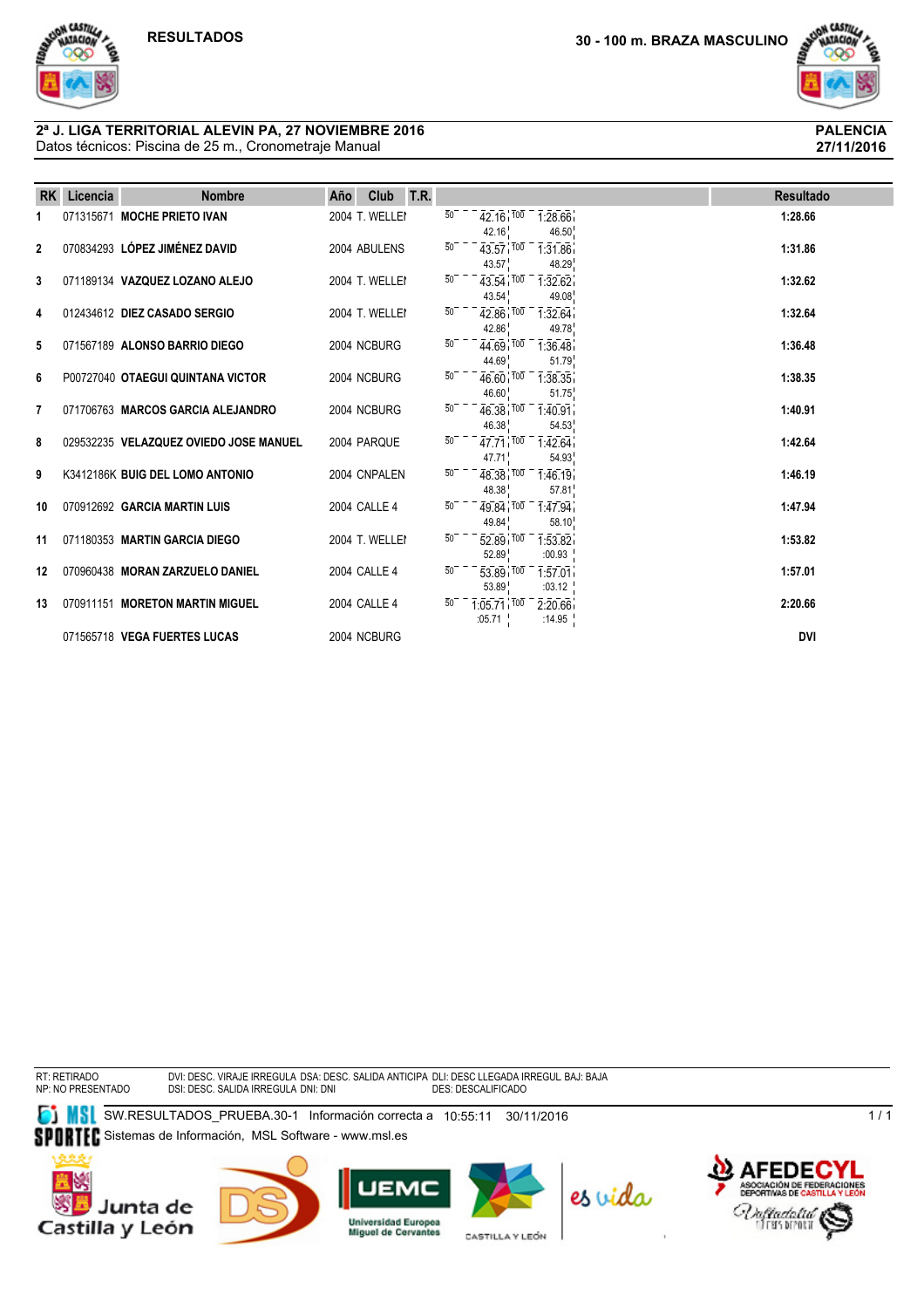

**27/11/2016**

#### Datos técnicos: Piscina de 25 m., Cronometraje Manual **2ª J. LIGA TERRITORIAL ALEVIN PA, 27 NOVIEMBRE 2016 PALENCIA**

| <b>RK</b>      | Licencia | <b>Nombre</b>                          | T.R.<br>Año<br>Club |                 |                               |                                 | <b>Resultado</b> |  |
|----------------|----------|----------------------------------------|---------------------|-----------------|-------------------------------|---------------------------------|------------------|--|
| 1              |          | 071364132 LOPEZ CARTAGENA SERGIO       | 2003 NCBURG         | $\overline{50}$ | 42.08 100<br>42.08            | 1:29.22<br>47.14                | 1:29.22          |  |
| $\overline{2}$ |          | 071182996 MARTIN ROJO FABIO            | 2003 T. WELLEI      | $\overline{50}$ | 43.07 100<br>43.07            | 1:29.31<br>46.24                | 1:29.31          |  |
| 3              |          | 071972164 ANTOLIN JANAS JAN            | 2003 CNPALEN        | $\overline{50}$ | $42.94$ $100$<br>42.94        | 1:29.94<br>47.00                | 1:29.94          |  |
| 4              |          | 071792494 GARCIA-GALLARDO SALUDES JOSE | 2003 NCBURG         | 50              | 44.24 100<br>44.24            | 1:33.95<br>49.71                | 1:33.95          |  |
| 5              |          | 000072733 DE LA TORRE MARTIN SAMUEL    | 2003 NCBURG         | $\overline{50}$ | 45.20 100<br>45.20            | 1:35.88<br>50.68                | 1:35.88          |  |
| 6              |          | 071233538 RENEDO SAEZ ADRIAN           | 2003 T. WELLEI      | $50^{-}$        | 46.48 100<br>46.48            | 1:36.81<br>50.33                | 1:36.81          |  |
| 7              |          | 071969550 PEREZ CURIEL DANIEL          | 2003 CNPALEN        | $\overline{50}$ | $47.30 \, \bar{100}$<br>47.30 | 1:40.22<br>52.92                | 1:40.22          |  |
| 8              |          | 071171984 RODRIGUEZ PINO ALVARO        | 2003 PARQUE         | $\overline{50}$ | $45.90^{1700}$<br>45.90       | 1:40.90 <sub>1</sub><br>55.00   | 1:40.90          |  |
| 9              |          | P01351201 CAMARERO GARCIA SERGIO       | 2003 T. WELLEI      | $50^{-}$        | $50.04$ $100$<br>50.04        | 1:48.60<br>58.56                | 1:48.60          |  |
| 10             |          | P00157143 DELGADO DE LEÓN MANUEL       | 2003 PAROUE         | $50^{-}$        | $52.20^{+700}$<br>52.20       | 1:51.75<br>59.55                | 1:51.75          |  |
| 11             |          | 0X8427705 IVANOV IVANOV DENI           | 2003 CDARET         | 50              | $58.75$ $100$<br>58.75        | 2:04.21<br>:05.46 $\frac{1}{1}$ | 2:04.21          |  |
|                |          | 071706743 SALVADOR REVUELTA FERNANDO   | 2003 NCBURG         |                 |                               |                                 | <b>BAJ</b>       |  |
|                |          | P00431196 ALONSO REGUERA ANTONIO       | 2003 CNPALEN        |                 |                               |                                 | <b>BAJ</b>       |  |
|                |          | 070917871 VALENCIA GOMEZ GONZALO       | 2003 CALLE 4        |                 |                               |                                 | <b>BAJ</b>       |  |

RT: RETIRADO NP: NO PRESENTADO DVI: DESC. VIRAJE IRREGULA DSA: DESC. SALIDA ANTICIPA DLI: DESC LLEGADA IRREGUL BAJ: BAJA<br>DSI: DESC. SALIDA IRREGULA DNI: DNI

**SW.RESULTADOS\_PRUEBA.31-1 Información correcta a 10:57:41 30/11/2016** SPORTEC Sistemas de Información, MSL Software - www.msl.es











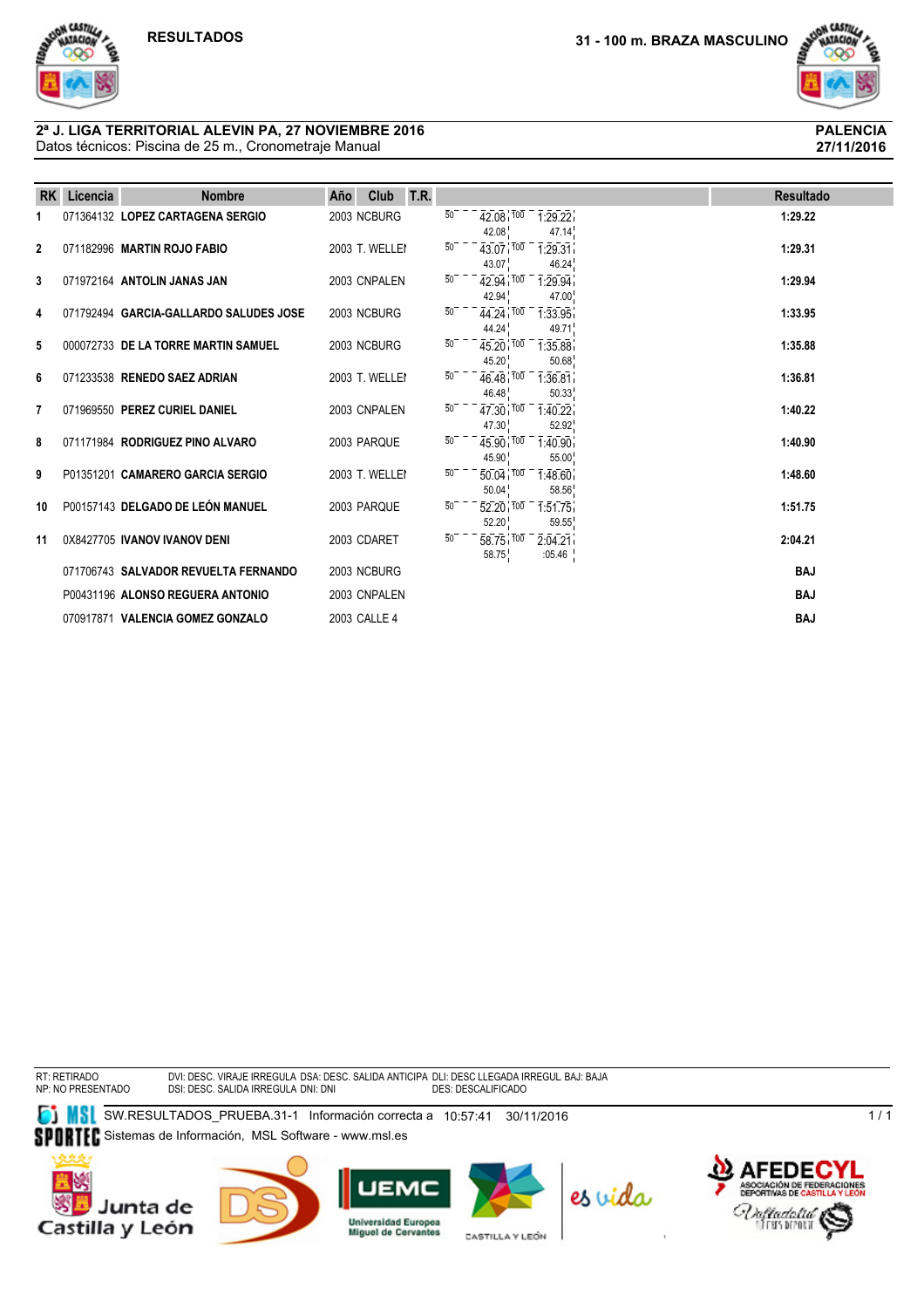ON CASTILLA<br>WATACIONA



**27/11/2016**

#### Datos técnicos: Piscina de 25 m., Cronometraje Manual **2ª J. LIGA TERRITORIAL ALEVIN PA, 27 NOVIEMBRE 2016 PALENCIA**

| <b>RK</b>    | Licencia | <b>Nombre</b>                         | Año | Club           | T.R. |                 |                                                |                                                                     | <b>Resultado</b> |
|--------------|----------|---------------------------------------|-----|----------------|------|-----------------|------------------------------------------------|---------------------------------------------------------------------|------------------|
| 1            |          | 071233746 DE VENA GONZALEZ RAQUEL     |     | 2005 T. WELLEI |      | $\overline{50}$ | 45.44                                          | $45.44$ , $100 - 1.35.91$<br>50.47                                  | 1:35.91          |
| $\mathbf{2}$ |          | 000431702 TABOADA PARIENTE LUCIA      |     | 2005 CNPALEN   |      | $\overline{50}$ | 47.55                                          | $47.55$ $100 - 1.37.93$<br>50.38                                    | 1:37.93          |
| 3            |          | 012433838 MARTIN LUCAS PAULA          |     | 2005 T. WELLEI |      | 50              | 47.44                                          | $47.44$ $100 - 1.38.76$<br>51.32                                    | 1:38.76          |
| 4            |          | 0Y0007665 NIKOLAEVA DIMITROVA MICAELA |     | 2005 PARQUE    |      | 50              | 48.41                                          | $48.41$ $100 - 1.38.79$<br>50.38                                    | 1:38.79          |
| 5            |          | 071964096 PASCUAL ALONSO ZOE          |     | 2005 CNPALEN   |      | $50-$           | 47.67                                          | $\overline{47.67}$ $\overline{100}$ $\overline{1}$ 38.80<br>51.13   | 1:38.80          |
| 6            |          | 071797531 IBAÑEZ MUÑOZ LUCIA          |     | 2005 NCBURG    |      | $50-$           | 47.79                                          | $47.79$ $100 - 1.39.84$<br>52.05                                    | 1:39.84          |
| 7            |          | 71483409F BLANCO LOPEZ ANDREA         |     | 2005 NCBURG    |      | $\overline{50}$ | 49.75                                          | $49.75$ , $100 - 1.41$ , 14<br>51.39                                | 1:41.14          |
| 8            |          | 011086036 TORNERO TEJERINA ALEJANDRA  |     | 2005 PARQUE    |      | $50-$           | $49.35$ $100$<br>49.35                         | 1:41.41<br>52.06                                                    | 1:41.41          |
| 9            |          | 071565720 SANTIAGO PEREZ EYLO         |     | 2005 NCBURG    |      | $50^{-}$        | $\overline{49.30}$ $\overline{100}$ –<br>49.30 | 1:43.92<br>54.62                                                    | 1:43.92          |
| 10           |          | 012435127 CABALLERO MORENO SANDRA     |     | 2005 PAROUE    |      | $50-$           | $48.91$ $700$<br>48.91                         | 1:44.00<br>55.09                                                    | 1:44.00          |
| 11           |          | 071969823 YAÑEZ PEREZ LUCIA           |     | 2005 CNPALEN   |      | $\overline{50}$ | $47.67$ $100$<br>47.67                         | 1:44.70<br>57.03                                                    | 1:44.70          |
| 12           |          | 012430113 GRAUPNER RECIO SARA         |     | 2005 PARQUE    |      | $50-$           | 50.10                                          | $\overline{50.10}$ , $\overline{100}$ $\overline{1.47.39}$<br>57.29 | 1:47.39          |
| 13           |          | P00727043 VILLAMOR PEREZ EVA          |     | 2005 NCBURG    |      | $\overline{50}$ | $51.58$ $100$<br>51.58                         | 1:53.40<br>:01.82                                                   | 1:53.40          |
| 14           |          | 071315973 ORTEGA DE LA TORRE BLANCA   |     | 2005 T. WELLEI |      | $\overline{50}$ | $\overline{53.20}$ $\overline{100}$<br>53.20   | 1:55.93<br>:02.73                                                   | 1:55.93          |
| 15           |          | 071970622 DE LA FUENTE MATIA LAURA    |     | 2005 CNPALEN   |      | $\overline{50}$ | $\overline{54.73}$ $\overline{100}$<br>54.73   | 1:57.31<br>:02.58                                                   | 1:57.31          |
|              |          | 071189512 RODRIGUEZ MARTIN SANDRA     |     | 2005 T. WELLEI |      |                 |                                                |                                                                     | <b>BAJ</b>       |

RT: RETIRADO NP: NO PRESENTADO DVI: DESC. VIRAJE IRREGULA DSA: DESC. SALIDA ANTICIPA DLI: DESC LLEGADA IRREGUL BAJ: BAJA<br>DSI: DESC. SALIDA IRREGULA DNI: DNI

**SW.RESULTADOS\_PRUEBA.34-1 Información correcta a 11:00:27 30/11/2016** SPORTEC Sistemas de Información, MSL Software - www.msl.es











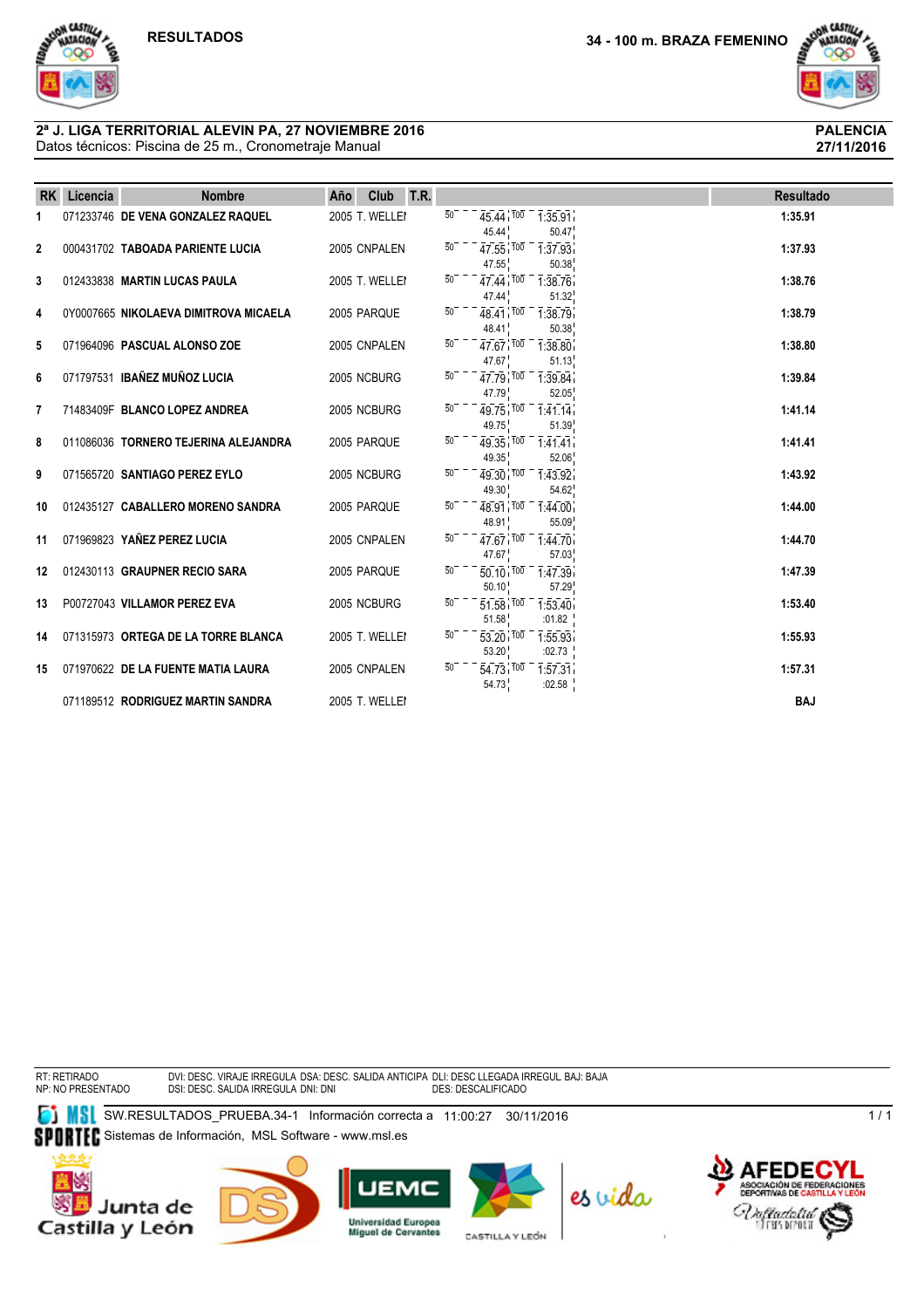ON CASTILLA

# ON CASTILL  $......$

**27/11/2016**

#### Datos técnicos: Piscina de 25 m., Cronometraje Manual **2ª J. LIGA TERRITORIAL ALEVIN PA, 27 NOVIEMBRE 2016 PALENCIA**

|     | RK Licencia | <b>Nombre</b>                       | T.R.<br>Club<br>Año |                                                                                                 | <b>Resultado</b> |
|-----|-------------|-------------------------------------|---------------------|-------------------------------------------------------------------------------------------------|------------------|
| 1   |             | 071311805 URIZARNA GRIJALBA CARLOTA | 2004 NCBURG         | $50^{-}$<br>$39.53 \times 100 - 1.23.35$<br>43.82<br>39.53                                      | 1:23.35          |
| 2   |             | 071186621 ORTEGA LEAL EYLO          | 2004 T. WELLEI      | 50<br>$44.30$ $100 - 133.23$<br>44.30<br>48.93                                                  | 1:33.23          |
| 3   |             | 071962374 PLACER LOPEZ PAULA        | 2004 CNPALEN        | $\overline{5}0$<br>$43.69$ $100 - 133.31$<br>49.62<br>43.69                                     | 1:33.31          |
| 4   |             | P01351002 GARCIA ZARZOSA INES       | 2004 T. WELLEI      | 50<br>$45.64$ $100 - 1.34.91$<br>45.64<br>49.27                                                 | 1:34.91          |
| 5   |             | P00727130 GARCIA SANCHEZ PAULA      | 2004 NCBURG         | $50^{-}$<br>$47.35$ , $100 - 1.38.91$<br>47.35<br>51.56                                         | 1:38.91          |
| 6   |             | 071969556 ULLOA CARAZO DANIELA      | 2004 CNPALEN        | $50-$<br>$47.51$ , $100 - 1.38.95$<br>47.51<br>51.44                                            | 1:38.95          |
| 7   |             | P00727039 OTAEGUI QUINTANA MARIA    | 2004 NCBURG         | $50^-$<br>$47.76$ $100 - 1.39.70$<br>47.76<br>51.94                                             | 1:39.70          |
| 8   |             | P00143049 O'DOWD FIDALGO MARTA      | 2004 CN MAST        | $50^-$<br>$47.09$ $100 - 1.39.92$<br>47.09<br>52.83                                             | 1:39.92          |
| 9   |             | P00727121 MEDIAVILLA LAFUENTE MARIA | 2004 NCBURG         | $50^-$<br>$47.45$ $100 - 1.41.15$<br>53.70<br>47.45                                             | 1:41.15          |
| 10  |             | 070838549 HORCAJO GARCIA NATALIA    | 2004 ABULENS        | $50-$<br>$48.90 \times 100 - 1.42.61$<br>48.90<br>53.71                                         | 1:42.61          |
| 11  |             | 070958038 LASO RODRIGUEZ CARLA      | 2004 CALLE 4        | 50<br>$48.89$ $100 - 1.42.78$<br>48.89<br>53.89                                                 | 1:42.78          |
| 12. |             | 071322772 MARTIN MARTIN PAULA       | 2004 T. WELLEI      | $50-$<br>$48.63$ $100 - 1.43.03$<br>48.63<br>54.40                                              | 1:43.03          |
| 13  |             | 045577779 CUADRADO CEREZO LUCIA     | 2004 CDARET         | $50-$<br>$48.97$ $100$ $1.43.18$<br>48.97<br>54.21                                              | 1:43.18          |
| 14  |             | 012470080 SEGOVIA MORENO SILVIA     | 2004 PARQUE         | $50^-$<br>$49.94$ $100 - 1.44.50$<br>49.94<br>54.56                                             | 1:44.50          |
| 15  |             | 012429626 CAZURRO DIEGO EMMA        | 2004 PARQUE         | $50^-$<br>$48.81$ , $100 - 1.44.84$<br>48.81<br>56.03                                           | 1:44.84          |
| 16  |             | 070834070 MARTIN VEGA MARTA         | 2004 ABULENS        | $50^{-}$<br>$49.81$ $100 - 1.44.90$<br>55.09<br>49.81                                           | 1:44.90          |
| 17  |             | 070919770 FERNANDEZ MARTIN ALBA     | 2004 CALLE 4        | 50<br>49.33 100 1:45.43<br>49.33<br>56.10                                                       | 1:45.43          |
| 18  |             | 070916261 SANCHEZ SAN BLAS MONICA   | 2004 CALLE 4        | $50^-$<br>$49.48$ $100 - 1.45.73$<br>49.48<br>56.25                                             | 1:45.73          |
| 19  |             | 041541790 RUBIO CRESPO CARLA        | 2004 CNPALEN        | 50<br>$48.50$ $100 - 1.45.82$<br>57.32<br>48.50                                                 | 1:45.82          |
| 20  |             | P00894133 SANTAMARIA DEL BARRIO EVA | 2004 CDARET         | $50^{-}$<br>$49.50$ $100 - 1.46.06$<br>49.50<br>56.56                                           | 1:46.06          |
| 21  |             | 012429077 JUNQUERA DEL AMO LUCIA    | 2004 T. WELLEI      | 50<br>$\overline{50.04}$ , $\overline{100}$ $\overline{1.47.49}$<br>50.04<br>57.45              | 1:47.49          |
| 22  |             | P00431200 ALONSO ANTOLINEZ ELSA     | 2004 CNPALEN        | $\overline{5}0$<br>$\overline{50.75}$ , $\overline{100}$ $\overline{1.49.94}$<br>50.75<br>59.19 | 1:49.94          |
| 23  |             | 001195660 CASTRILLEJO OLALLA GADEA  | 2004 CDARET         | 50<br>$\overline{51.51}$ $\overline{100}$ $\overline{1.50.31}$<br>51.51<br>58.80                | 1:50.31          |
| 24  |             | 045575718 MANFREDI MONTES PAULA     | 2004 CDARET         | $\overline{50.21}$ $\overline{100}$ $\overline{1.50.88}$<br>50<br>50.21<br>:00.67               | 1:50.88          |
| 25  |             | 071714964 GONZÁLEZ GONZÁLEZ JULIA   | 2004 CN MAST        | 50<br>53.07 100<br>1:54.07                                                                      | 1:54.07          |
|     |             | 071315518 UBIERNA FERNANDEZ LUCIA   | 2004 PARQUE         | 53.07<br>:01.00                                                                                 | <b>BAJ</b>       |
|     |             | 070960718 MOLERA HERRERA LAURA      | 2004 CALLE 4        |                                                                                                 | BAJ              |

RT: RETIRADO NP: NO PRESENTADO

DVI: DESC. VIRAJE IRREGULA DSA: DESC. SALIDA ANTICIPA DLI: DESC LLEGADA IRREGUL BAJ: BAJA<br>DSI: DESC. SALIDA IRREGULA DNI: DNI

**SW.RESULTADOS\_PRUEBA.35-1 Información correcta a 11:04:45 30/11/2016** 

SPORTEC Sistemas de Información, MSL Software - www.msl.es









CASTILLA Y LEÓN



 $1/1$ 

**ONES**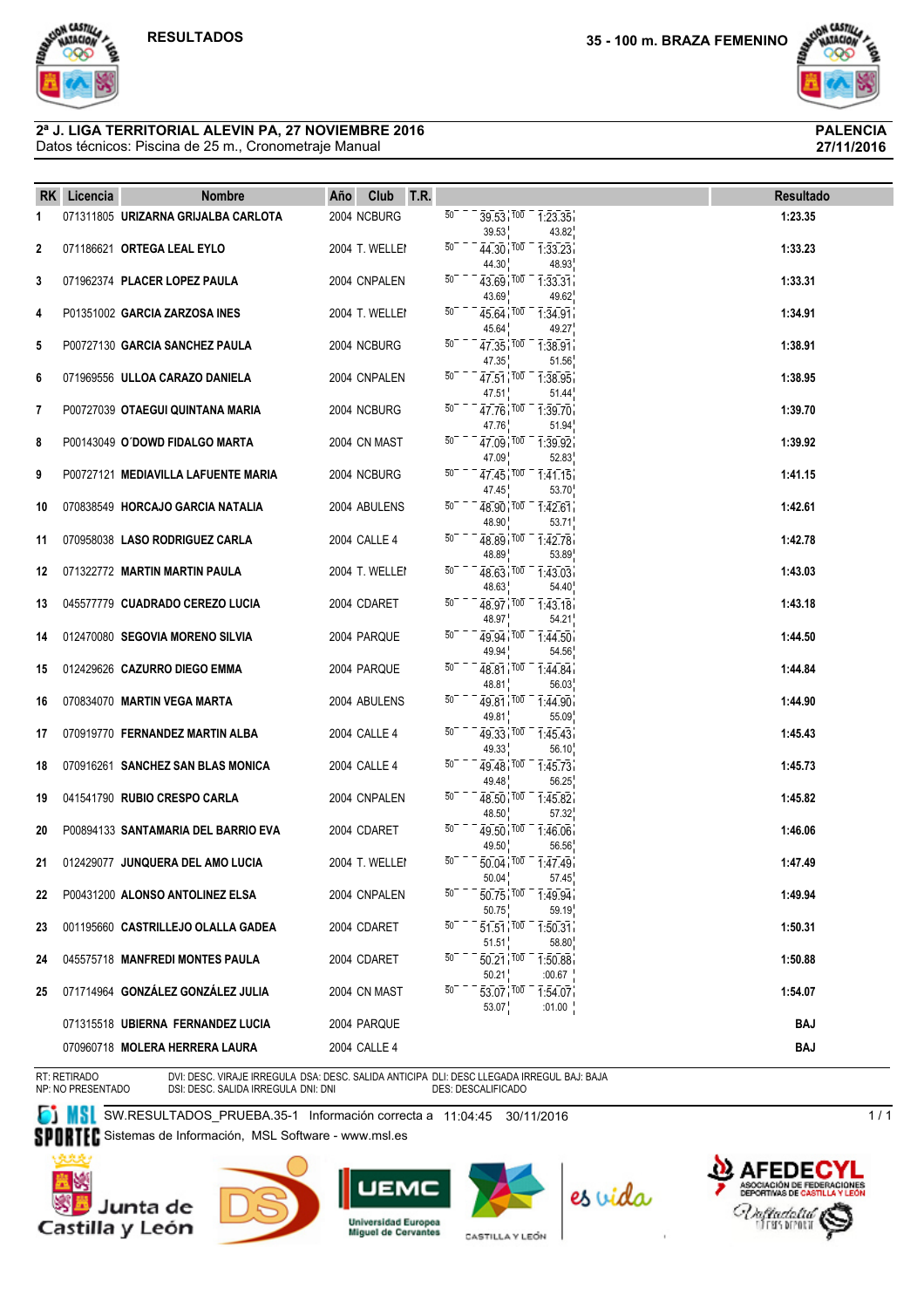ON CASTILLA



**27/11/2016**

#### Datos técnicos: Piscina de 25 m., Cronometraje Manual **2ª J. LIGA TERRITORIAL ALEVIN PA, 27 NOVIEMBRE 2016 PALENCIA**

| <b>RK</b>   | Club  | <b>Nombre</b>                    | Club            | T.R. |                                                    | <b>Resultado</b> |
|-------------|-------|----------------------------------|-----------------|------|----------------------------------------------------|------------------|
| 1           | 01351 | <b>T. WELLNESS ALEV</b>          | T. WELLENES     |      |                                                    | 4:16.81          |
|             |       | 1 MARTIN ROJO FABIO              | 2003            |      | $\overline{50}$<br>31.01                           |                  |
|             |       |                                  |                 |      | 31.01                                              |                  |
|             |       | 2 ORTEGA LEAL EYLO               | 2004            |      | $\frac{1}{100} - \frac{1}{102.70}$                 |                  |
|             |       |                                  |                 |      | 31.69                                              |                  |
|             |       | 3 RENEDO SAEZ ADRIAN             | 2003            |      | $\overline{150}$ $\overline{1}:33.08$              |                  |
|             |       |                                  |                 |      | 30.38                                              |                  |
|             |       | 4 GONZALEZ DORADO CLAUDIA        | 2004            |      | $\overline{200}$ – $\overline{2:07.16}$            |                  |
|             |       |                                  |                 |      | 34.08                                              |                  |
|             |       | 5 MOCHE PRIETO IVAN              | 2004            |      | $\overline{250}$ – 2:39.48                         |                  |
|             |       |                                  |                 |      | 32.32                                              |                  |
|             |       | 6 DE VENA GONZALEZ RAQUEL        | 2005            |      | $300 - 3.11.49$                                    |                  |
|             |       |                                  |                 |      | 32.01                                              |                  |
|             |       | 7 VAZQUEZ LOZANO ALEJO           | 2004            |      | $\overline{350}$ – $\overline{3}:\overline{44.32}$ |                  |
|             |       |                                  |                 |      | 32.83                                              |                  |
|             |       | 8 MARTIN LUCAS PAULA             | 2005            |      | $\frac{400}{4.16.81}$                              |                  |
|             |       |                                  |                 |      | 32.49                                              |                  |
| $\mathbf 2$ | 00727 | <b>C.N. CASTILLA BURGOS ALEV</b> | <b>NCBURGOS</b> |      |                                                    | 4:18.57          |
|             |       | 1 GARCIA SANCHEZ PAULA           | 2004            |      | $50-$<br>31.61                                     |                  |
|             |       |                                  |                 |      | 31.61                                              |                  |
|             |       | 2 GARCIA-GALLARDO SALUDES JOSE   | 2003            |      | $\frac{1}{100} - \frac{1}{103.83}$                 |                  |
|             |       |                                  |                 |      | 32.22                                              |                  |
|             |       | 3 MEDIAVILLA LAFUENTE MARIA      | 2004            |      | $\overline{1}5\overline{0}$                        |                  |
|             |       |                                  |                 |      |                                                    |                  |
|             |       | 4 ESCOT CALZADA ANDRES           | 2003            |      | $\overline{2}0\overline{0}$<br>2:10.93             |                  |
|             |       |                                  |                 |      | 2:10.9                                             |                  |
|             |       | 5 OTAEGUI QUINTANA MARIA         | 2004            |      | -^–<br>$\overline{2}5\overline{0}$                 |                  |
|             |       |                                  |                 |      |                                                    |                  |
|             |       | 6 ALONSO BARRIO DIEGO            | 2004            |      | $300 - 3:17.28$                                    |                  |
|             |       |                                  |                 |      | 3:17.2                                             |                  |
|             |       | 7 URIZARNA GRIJALBA CARLOTA      | 2004            |      | $\overline{3}5\overline{0}$                        |                  |
|             |       |                                  |                 |      |                                                    |                  |
|             |       | 8 LOPEZ CARTAGENA SERGIO         | 2003            |      | $\frac{1}{400}$ - $\frac{1}{4}$ : 18.57            |                  |
|             |       |                                  |                 |      | 4:18.5                                             |                  |

RT: RETIRADO NP: NO PRESENTADO DVI: DESC. VIRAJE IRREGULA DSA: DESC. SALIDA ANTICIPA DLI: DESC LLEGADA IRREGUL BAJ: BAJA<br>DSI: DESC. SALIDA IRREGULA DNI: DNI **ET MSL** SW.RES\_RELEVOS\_PRUEBA.37- Información correcta a 11:18:35 30/11/2016 SPORTEC Sistemas de Información, MSL Software - www.msl.es

7